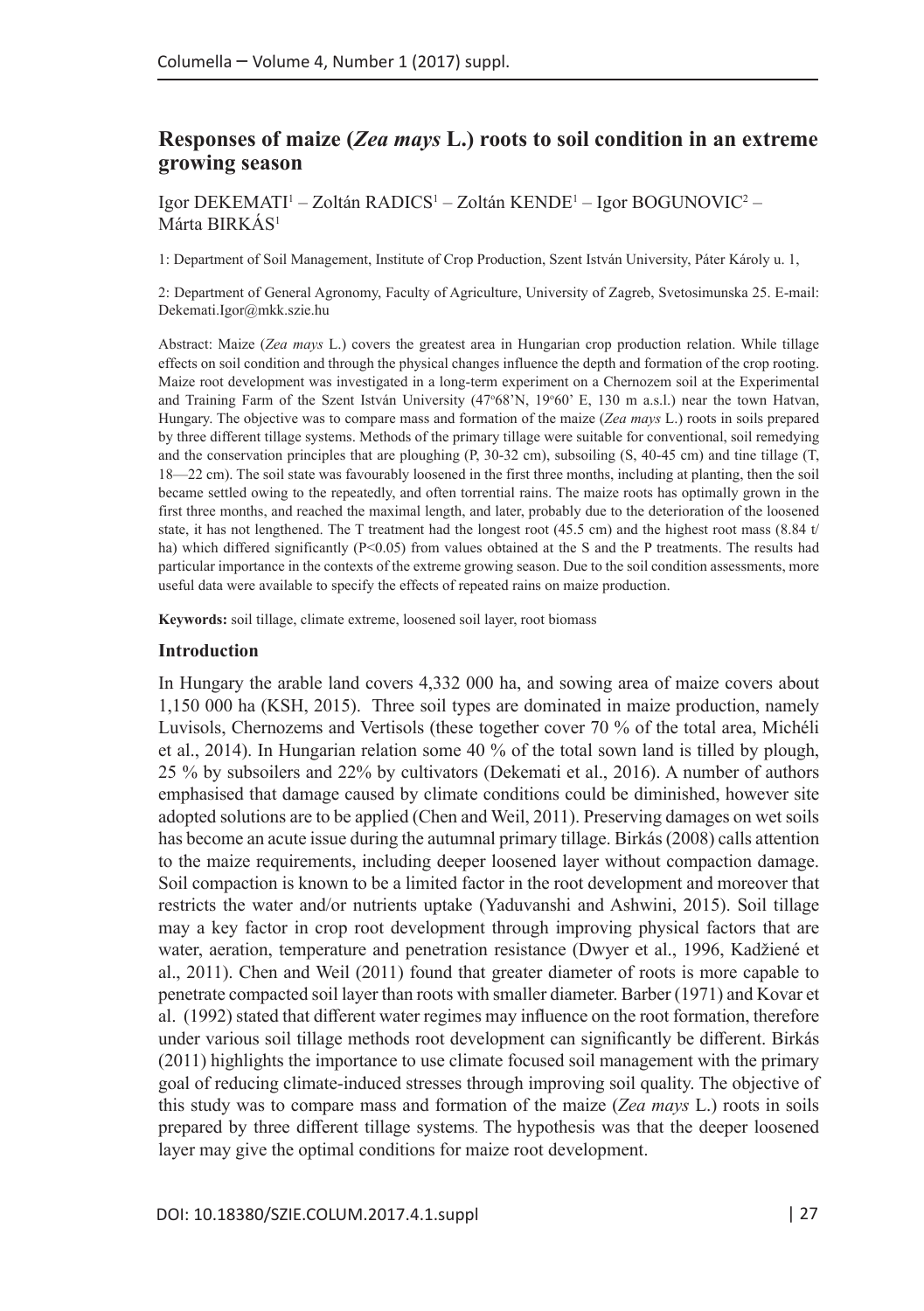# **Materials and methods**

Maize root development was investigated in a long-term experiment on a Chernozem soil (WRB 2006) at the Experimental and Training Farm of the Szent István University (47°68'N, 19°60' E, 130 m a.s.l.) near the town Hatvan, Hungary. In this region, longterm yearly precipitation averages 580 mm (313 mm fall in the growing season). The measurements were conducted in year 2016, when amount of precipitation run to 731 mm, and from this 413 mm fell in the growing season. The experiment was arranged in a randomised block design with four replicates, and area of each plot is  $2340 \text{ m}^2 (13 \text{ m} \text{ x})$ 180 m). Six treatments are applied in the experiment (Birkás et al., 2015) however only three were selected for investigation. These treatments were suitable for conventional, soil remedying and the conservation principles that are ploughing (P, 30-32 cm), subsoiling (S, 40-45 cm) and tine tillage (T, 18-22 cm). Primary tillage was completed on  $28<sup>th</sup>$  October, 2015, sowing on  $8<sup>th</sup>$  April, 2016, and harvest on  $24<sup>th</sup>$  October, 2016. Soil moisture content has exceeded the optimum  $(26m/m%)$  at the time of primary tillage causing unfavourable deformation in soil mainly at P treatment. There were no similar limiting factors at maize sowing. The maize cultivars (Limagrain 33.30 hybrid) corresponded to the site relation. The rate of fertilizer for maize met the requirements, that are N 120, P 90, and K 70 kg/ ha. Samples to check soil condition – penetration resistance, moisture content, crumb' ratio – were taken in 30-day intervals in five replications. Impacts of the rain stress on soil condition were also surveyed. Shortly before the harvest three soil cores (30x30x50 cm) were taken per plot at three separate locations in four repetitions. Roots immediately cleaned from the soil and measured the length and then the biomass after air drying. The statistical evaluation was made by Microsoft Office Excel software package.

## **Results and discussion**

The precipitation was 57% higher in the growing season compared to the multi-year average. In May, there was a day when 46 mm of rain fell, coupled a hail aggravating the situation. Moreover, intense rainfalls had repeatedly occurred during summer. Monthly amount of precipitation (Table 1.) was less unfavourable than intensity and distribution of rains which proved to be more extreme.

|    |     | Month  |        |    |                                         |  |                    |            |  |  |                          |                          |
|----|-----|--------|--------|----|-----------------------------------------|--|--------------------|------------|--|--|--------------------------|--------------------------|
|    | Jan | Feb    |        |    | Mar Apr May Jun Jul Aug Sep Oct Nov Dec |  |                    |            |  |  |                          |                          |
| mm | ۰.  | $\sim$ | $\sim$ | 21 |                                         |  | $106 \t 44 \t 107$ | 55 47.5 33 |  |  | $\overline{\phantom{a}}$ | $\overline{\phantom{a}}$ |

| Table 1. Monthly amount of precipitation in the growing season (Hatvan, 2016) |  |  |  |
|-------------------------------------------------------------------------------|--|--|--|
|-------------------------------------------------------------------------------|--|--|--|

Due to the abundant rains soils has continuously settled. Values of the soil penetration resistance were quite low at the sowing time  $(\leq 1.8 \text{MPa})$  at both treatments. These values had doubled (∼3.7MPa) till the harvest time at same soil moisture content (31-30 m/m% in average of the 0-60 cm soil layer). Authors previously stated that tillage affects the development of roots (e.g. Barber, 1971). As Unger and Kaspar (1994) noted, soil compaction is a limiting factor of the root growth, and the climate extremities, through soil state deterioration are also modifying factors. Soil state measurements gave real information to the evaluation of maize rooting. The former pan compacted layer had really extended at the P treatment, and for this reason, depth of the rooting was the shortest (34 cm). The loosened state had fairly remained at the T treatment consequently depth of the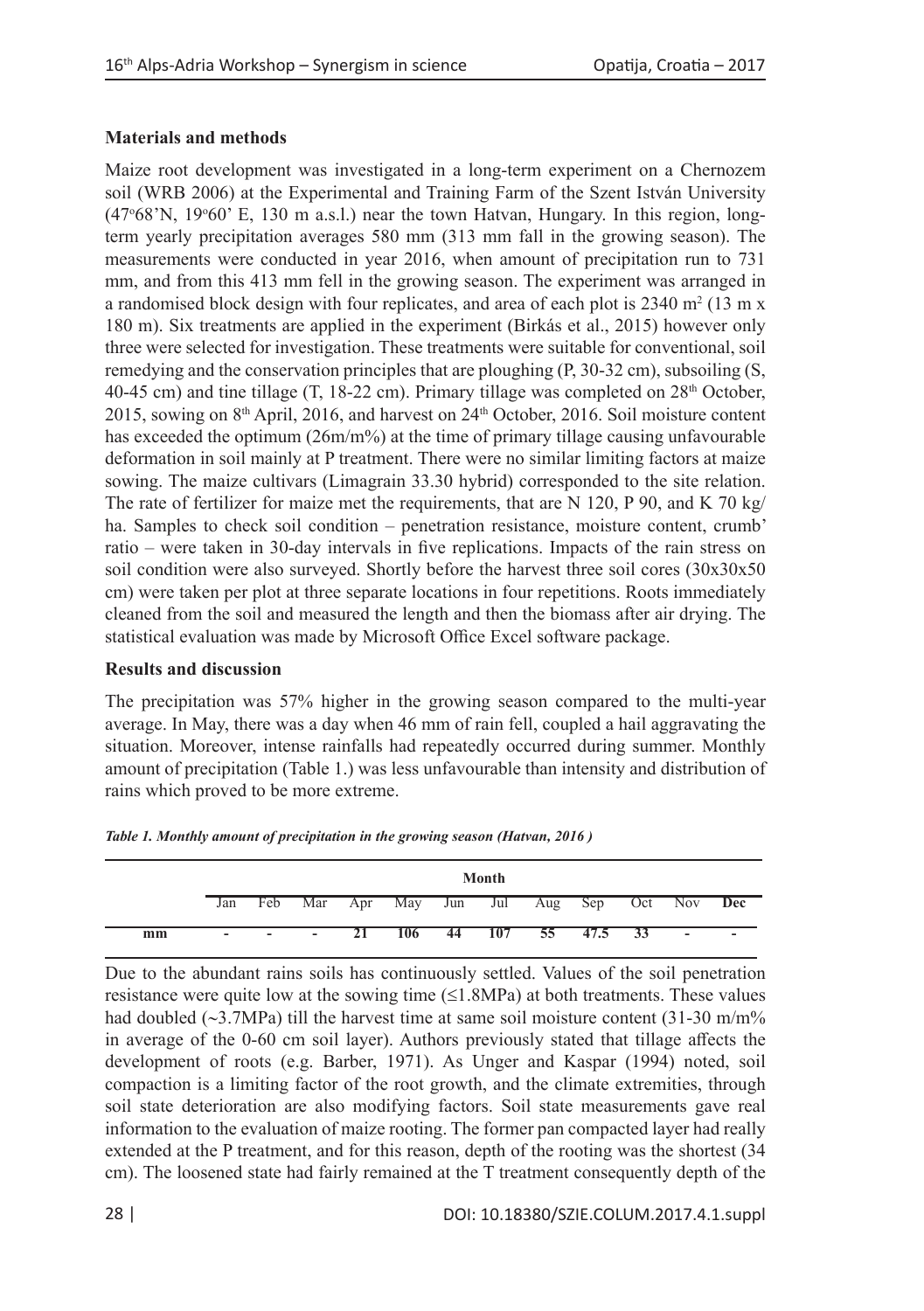rooting (47 cm) surpassed the depth of the tillage. Values of the deviation were low at the treatments where soil state remained  $(T)$  or worsened  $(P)$  to the same extent  $(Table 2)$ . The length of the maize root was found to be unequal at the S treatment, similarly to the uneven loosened state.

*Table 2. Values of root length*

| <b>Treatments</b> | repetition | <b>Repetition</b> | <b>Repetition</b> | Repetition | Average<br>$\epsilon$ (cm) | <b>Deviation</b> |
|-------------------|------------|-------------------|-------------------|------------|----------------------------|------------------|
| Tine tillage      |            | 40                | 40                | 44         | 45.75                      | 1.26             |
| Ploughing         | 34         | 20                |                   |            |                            | 1.29             |
| Subsoiling        | ąq         |                   | 40                | 44         |                            | 2.16             |

The difference between dry root biomass at different soil tillage and soil condition could be proven statistically  $(P \le 0.001$ , Figure 1.). Highest  $(8.8 \text{ t/ha})$  dry root biomass was measured in tine tilled (T) soil, and the lowest  $(7.2 \text{ t/ha})$  in the subsoiled (S) treatment. These favourable effects were confirmed by yield data (no discussed in this paper), too.



Figure 1. Dry root biomass of maize at different tillage treatments in year 2016

## Note: LSD<sub>0</sub>.<sub>05</sub>: 0.848 t/ha

According to the publications concerned, depth and quality of tillage are important primary factors of the root formation (Bennie and Botha, 1986; Unger and Kaspar, 1994). However, as Dekemati et al. (2016) highlighted, that the consequences of a rainy growing season can really be unpredictable.

Further experience was gained in this rainy season. The higher soil moisture content at the time of primary tillage increased the production risk through soil state damage which were mostly visible, however less detectable by instrumental measurements. Kneading and puddling of the soil by plough are visible and the pan compaction is opened by profile excavation. Damaging the soil structure in wet soil by subsoiler is related to the tool design. In our case a moderated soil kneading occurred at subsoiling, however, the quality of the loosening was poorer compared to the loosening created by tine tillage. The favourable soil conditions at planting time gave minimal guarantees to prevent soil state deterioration in he given rainy season. As Birkás et al. (2015) and Dekemati et al. (2016) noted that there is a demand for the elaboration of methods suitable for conservation tillage of wet soils. The growing season in year 2016 was considered to be favourable in terms of the amount of precipitation. It may outline that the impact of the repeated rains, and the extreme distribution proved to be more harmful to the soil quality condition. Among the negative phenomena of the rainy season were the crumb deterioration, the siltation of the small soil particles, the